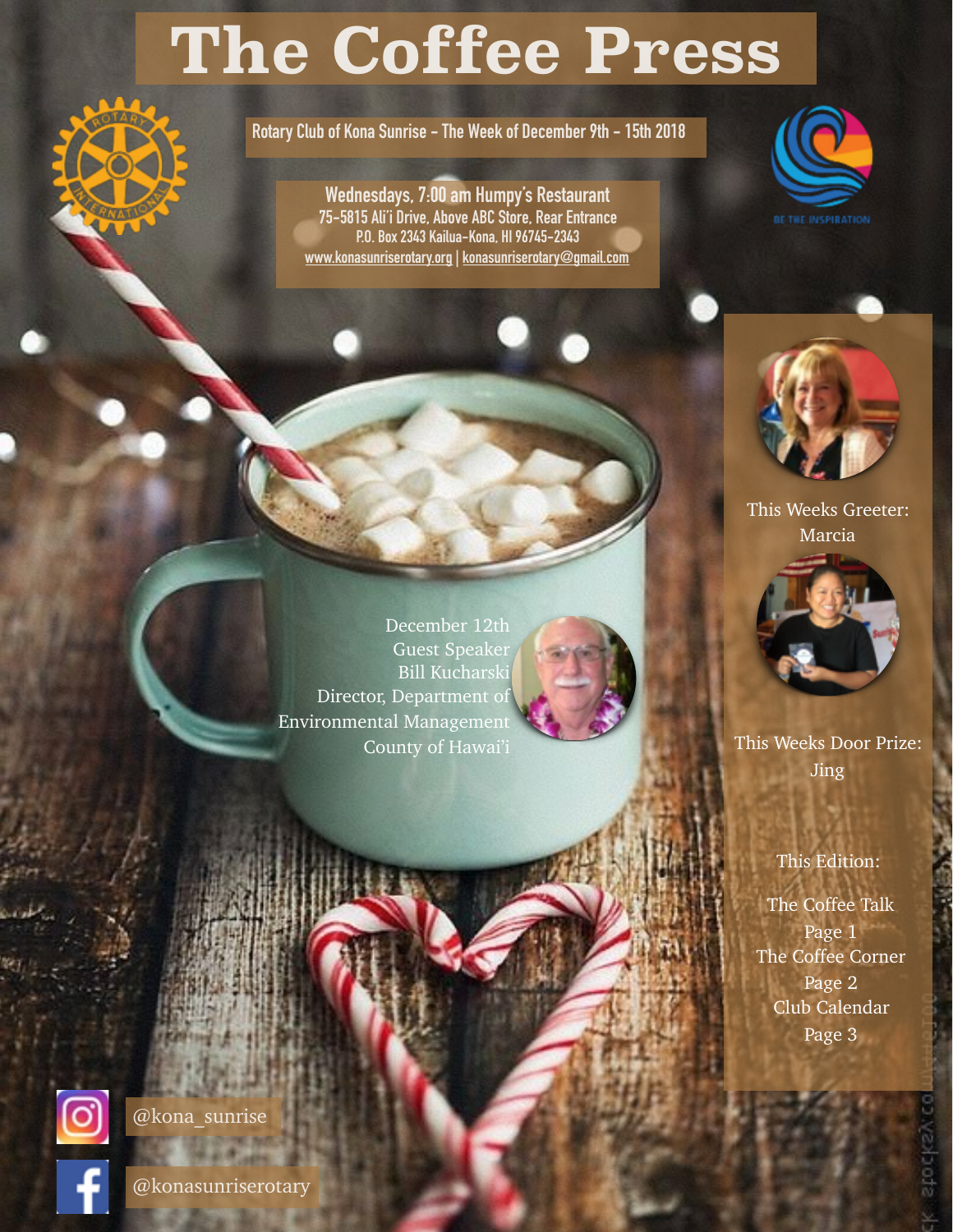## **The Coffee Corner**

The object of Rotary is to encourage and foster the ideal of service as a basis of worthy enterprise and, in particular, to encourage and foster:

FIRST. The development of acquaintance as an opportunity for service;

 SECOND. High ethical standards in business and professions, the recognition of the worthiness of all useful occupations, and the dignifying of each Rotarian's occupation as an opportunity to serve society;

THIRD. The application of the ideal of service in each Rotarian's personal, business, and community life;

FOURTH. The advancement of international understanding, goodwill, and peace through a world fellowship of business professional persons united in the ideal of service.

"Try to be a rainbow in someone's cloud." -Maya Angelou

Those in attendance at our meeting last Wednesday got a taste of basic yoga movements from Yoga Instructor Kathryn Foster of Island Fitness. The following evening, myself, Marcia, Dennis, Mimi, Jing and Donna traveled to Konawaena High School for the Scholarship Night hosted by the school. It was a pleasure to discuss our club's scholarship offerings to high school students who are planning to go to college after graduation. Our scholarships will surely give four deserving students a good start in their pursuit of higher education. Awarding the scholarships will be the culmination of the hard work that you all put in towards the Pig N' Swig and the KTA Teriyaki Beef Plate fund raisers.

Planning for our "Ding Dong Dinner Ditch" program, which is to provide turkey with all the necessary ingredients to cook up a Christmas dinner for struggling families, is in full swing. Dennis, Sue, Marcia, Ann and myself met last Thursday at Ann's house for the initial planning. Help is needed for shopping of groceries and gift items, boxing the goodies and distributing them on December 23.

Lastly, thanks to all who supported the Kailua-Kona town parade on Saturday, December 8. Mahalo for continuing to "Be the Inspiration".



Of the things we think, say or do Is it the TRUTH? Is it FAIR to all concerned? Will it build GOODWILL and BETTER FRIENDSHIPS? Will it be BENEFICIAL to all concerned?